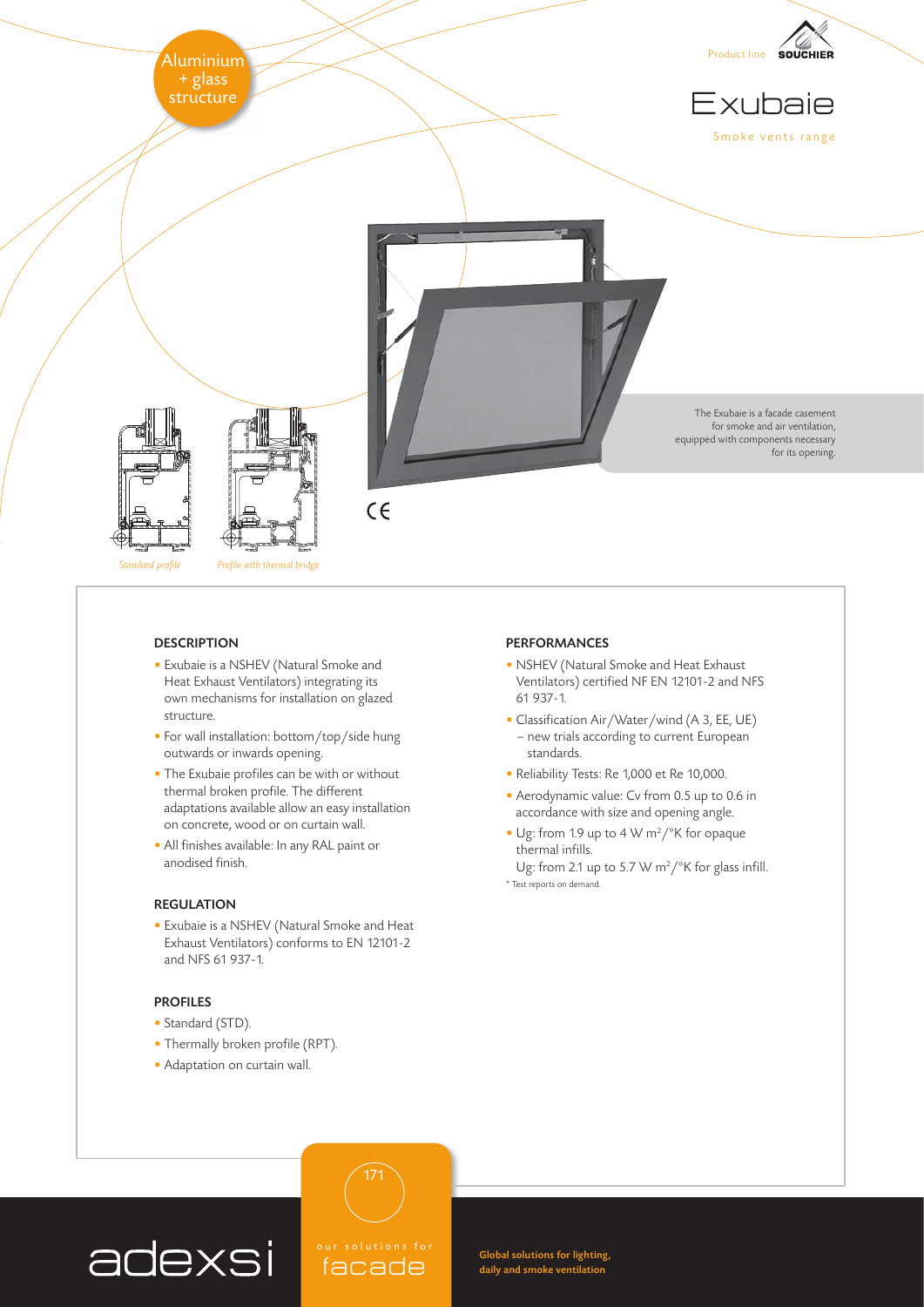Aluminium $\,$ + glass<br>stru<u>cture</u>



Exubaie Smoke vents range



Acoustic infill



Overall width

Glass infill



# DIMENSIONS

Dimensions mini and maxi, in width and length overall:

- Mini: 500 x 500 Maxi: 1,600 x 1,600 or 2,400 x 1,200 Weight of opening leaf: 60 kg maxi.
- For side hung ventilators, maximum dimensions are limited to 900 x 1,800 or 800 x 2,400 Weight of opening leaf: 60 kg.

## INFILL

• Thickness mini acceptable: 6 mm with standard profile and 10 mm with thermally broken profile, Thickness maxi acceptable: 26 mm with standard profile and to 38 mm with thermally broken profile.

# Filling available:

- Polycarbonate (PCA): 10 mm, 16 mm, 32 mm (light, opalescent or bronze).
- Insulated glass: standard, with reinforced insulation, with solar control…
- Thermal insulated infill: opaque, insulated aluminium (2 sheets of aluminium  $15/10^e$ + 30 mm insulation).
- Acoustic infill also available.

## TYPES OF CONTROLS

- Electric.
- Pneumatic.
- Mechanic.

#### Remote control:

• Basic release or opening and closing.

#### Mode:

- Power on mode.
- Fail safe open.

## **OPTIONS**

- Thermal releaser.
- Safety switches open/close (Security option).

## INSTALLATION

- For vertical wall installation (± 10°). Consult us.
- Specific adaptation profiles, accessories available.



Global solutions for lighting, daily and smoke ventilation